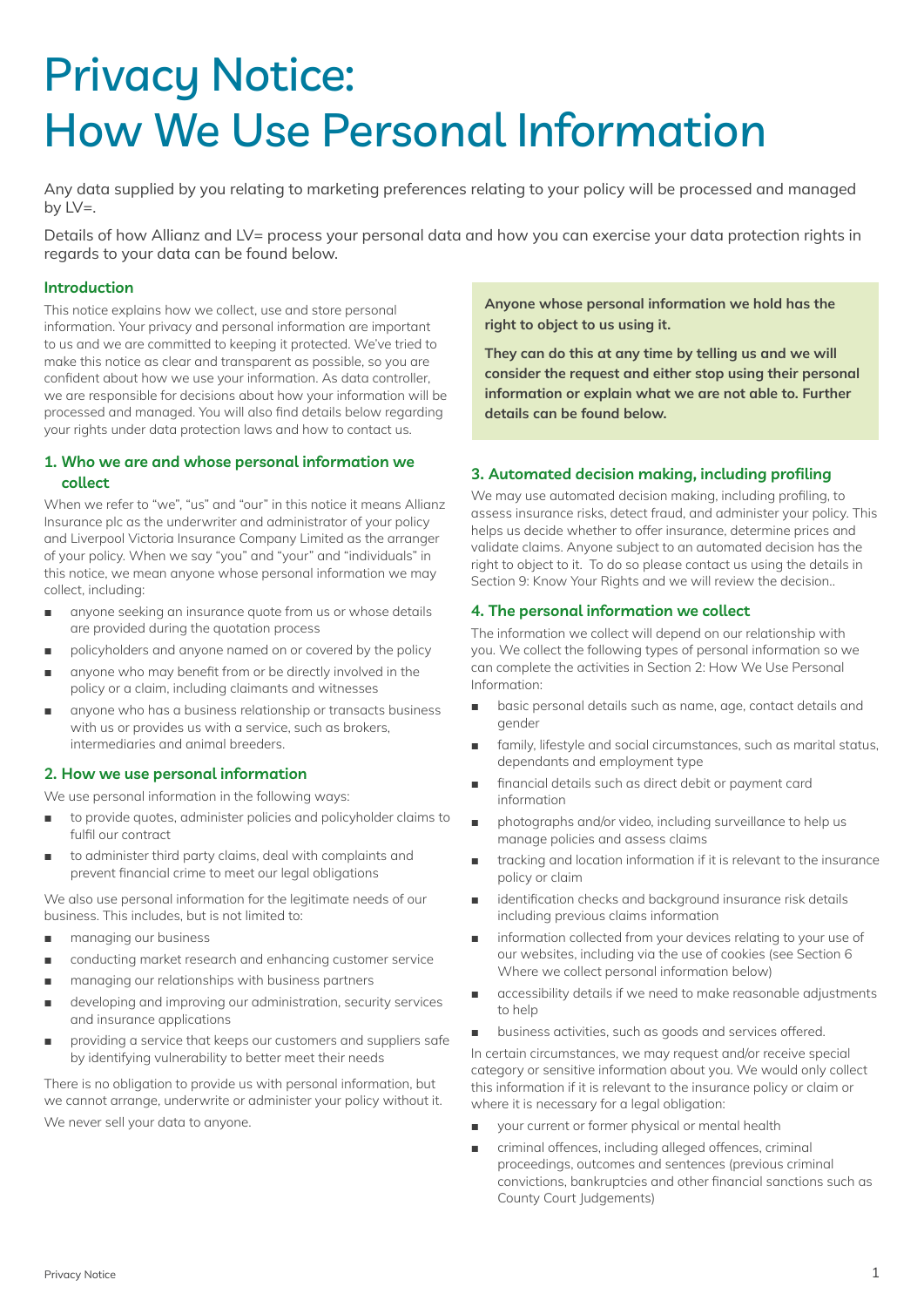# **5. Where we collect personal information**

We collect personal information direct from individuals, their representatives or from information they have made public, for example, on social media. We also collect personal information from other persons or organisations, for example:

- credit reference and/or fraud prevention agencies
- emergency services, law enforcement agencies, medical and legal practices
- veterinary practices, animal charities and breeders
- insurance industry registers and databases used to detect and prevent insurance fraud, for example, the Claims and Underwriting Exchange (CUE)
- insurance investigators and claims service providers
- other insurers or service providers who underwrite the insurance or provide the services for our products
- other involved parties, for example, claimants or witnesses.

#### **Cookies and similar technologies**

We use technology on our website, apps and emails, such as the use of cookies or small text files on our website or pixels within emails. We use cookies and similar technologies:

- to provide online services
- enhance your online experience
- help to prevent fraud
- enhance online security of your data
- deliver content when you are browsing elsewhere
- help us understand how our website, apps and emails can be improved.

We don't store any contact details or banking information. Please refer to our **[Cookie Policy](https://www.lv.com/insurance/terms/cookie-policy)** for more details and to manage your cookie preferences.

#### **6. Sharing personal information**

We only share your information when necessary for the purposes stated in Section 2: How We Use Personal Information.

We may share personal information with:

- other companies within the global Allianz Group www.allianz. com
- credit reference, fraud prevention and other agencies that carry out certain activities on our behalf, for example, the Insurance Fraud Bureau (IFB)
- our approved suppliers to help deal with claims or manage our benefit services, for example, veterinary or legal advisors
- other partners, local authorities and councils, including the RSPCA, if we suspect or conclude, following investigation, poor breeding practices and animal cruelty
- other insurers, third party underwriters, reinsurers, insurance intermediaries, regulators, law enforcement and the Financial Ombudsman Service (FOS); and other companies that provide services to us or you, for example, the Claims and Underwriting Exchange (CUE) and network organisations of which you are a member
- external agencies for market research purposes
- any organisation where you have agreed for them to receive that data as part of the terms and conditions of your membership or affiliation
- prospective buyers in the event that we wish to sell all or part of our business.

# **7. Transferring personal information outside the UK**

We, or third parties acting on our behalf, may need to transfer personal information outside of the UK. In such cases as this is necessary, we shall ensure that any transfer of personal information has adequate safeguards in place to protect your data and privacy rights. This might include transfers to countries that the UK considers will provide adequate levels of data protection for your Personal Information (such as countries in the European Economic Area) or making sure that contractual obligations are put in place to maintain the equivalent levels of data protection as we would administer.

Transfers of data between other members of the global Allianz Group are covered by Binding Corporate Rules (BCRs), which contractually oblige each entity to ensure that your personal information is protected to an adequate and consistent level wherever it is transferred within the group.

For more information about BCRs, data transfers and the safeguards we have in place, please contact our Data Protection Officer.

#### **8. How long we keep personal information**

We keep information only for as long as we need it to administer the policy, manage our business or as required by law or contract.

#### **9. Know your rights**

Any individual whose personal information we hold has a number of rights in relation to how that information is processed by us. You have the following rights:

- The right to object individuals can object to us processing their data and we will either agree to stop processing or explain why we are unable to
- The right of  $access -$  individuals can request a copy of their personal information we hold, subject to certain exemptions (a subject access request)
- The right of rectification individuals can ask us to update or correct their personal information to ensure its accuracy
- The right to be forgotten individuals can ask us to delete their personal information from our records if it is no longer needed for the original purpose
- The right of restriction individuals can ask us to restrict the processing of their personal information in certain circumstances
- The right to data portability individuals can ask for a copy of their personal information, so it can be used for their own purposes
- The right to withdraw consent individuals can ask us, at any time, to stop processing their personal information, if the processing is based only on individual consent
- The right to make a complaint  $-$  individuals can complain if they feel their personal information has been mishandled. We encourage individuals to come to us in the first instance but they are entitled to complain directly to the Information Commissioner's Office (ICO) [www.ico.org.uk](http://www.ico.org.uk)

If you wish to exercise any of these rights you can do so by contacting our Data Rights team:

Phone : 0208 231 3992

Email: datarights@allianz.co.uk

Address: Allianz Insurance Plc, Allianz, 57 Ladymead, Guildford, Surrey GU1 1DB